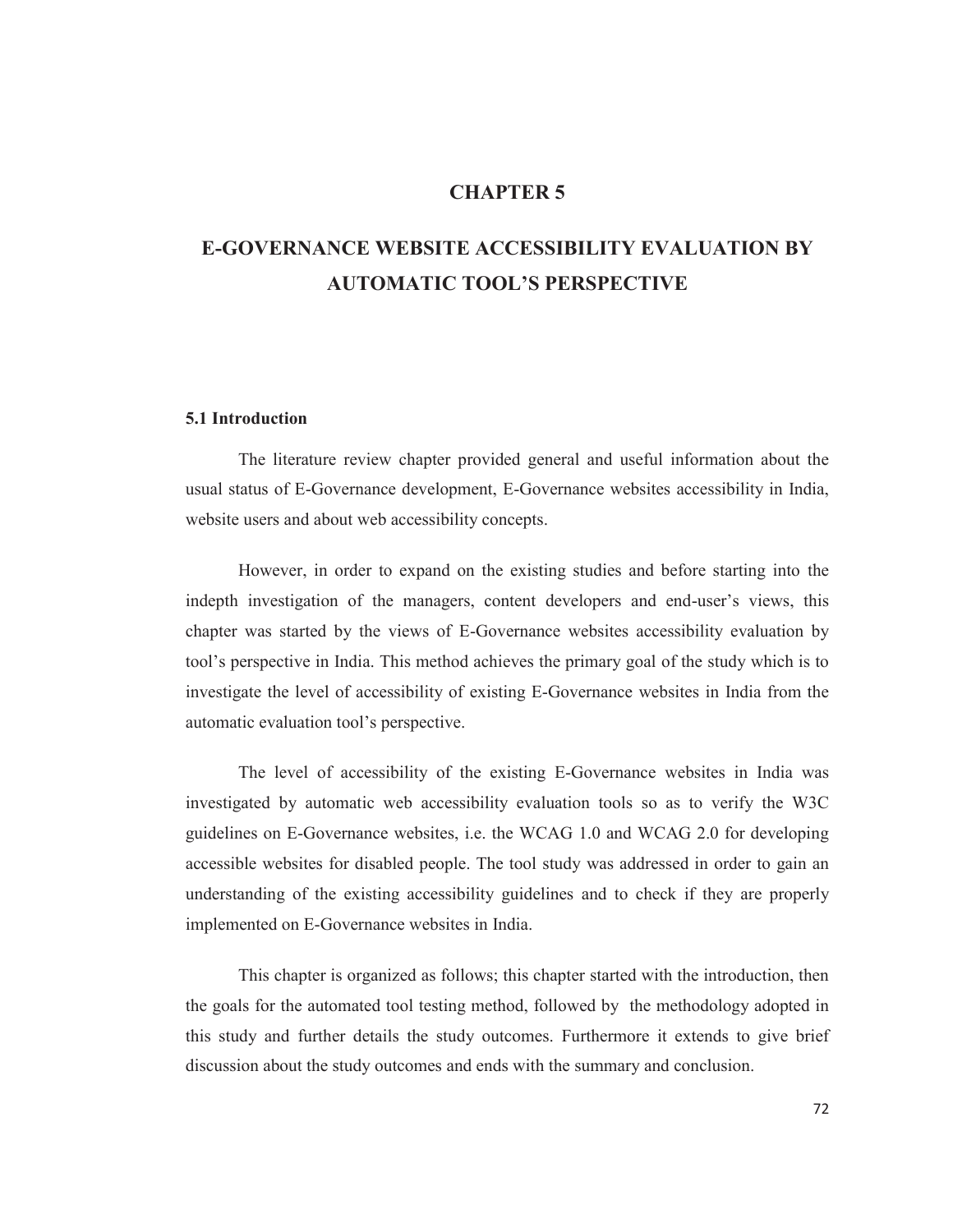#### **5.2 Goals of Automated Testing**

Automated testing of the accessibility of websites through the use of special software can have several benefits. Perhaps most importantly, automated testing can target the coding of a site, providing insight into how extensively the accessibility issues were considered in the design of the particular site.

The free testing tools offer a quick and inexpensive means to begin accessibility testing, particularly since some automated products can be set to evaluate sites in terms of a specific set of guidelines, such as WCAG 1.0, WCAG 2.0, Stanca act, Section 508, CSS. Further, if the comprehensive versions that are available for automated testing programs are purchased and installed, the software can help to guide developers in making a site accessible as they are creating or modifying it.

Studies involving free automated testing tools are also generally the only test for homepages of sites. There are two reasons for this tendency.

First, it makes some sense that a homepage would be one of the more accessible, if not the most accessible, parts of a site. A homepage serves as the gateway though which an entire site is accessed; without an accessible homepage, most users with disabilities would be unable to reach other parts of the website. Homepages tend to be the best designed and maintained pages on a site, and are generally managed by the primary office of an agency, whereas sub-pages may be overseen by different departments within an organization (Lazar et al. 2003; Sharma et al. 2008). Many previous studies that have employed automated software tools have found that the results produced from testing the homepage with automated software is generally representative of the results produced by testing other pages on a site (Ellison 2004; Federici et al. 2005).

There is, however, a second reason that previous studies have focused on homepages to websites when using automated testing tools. The free automated testing tools primarily are designed to test one page at a time. Researchers likely have found it easier to test the homepages as representative rather than testing each individual page of a website.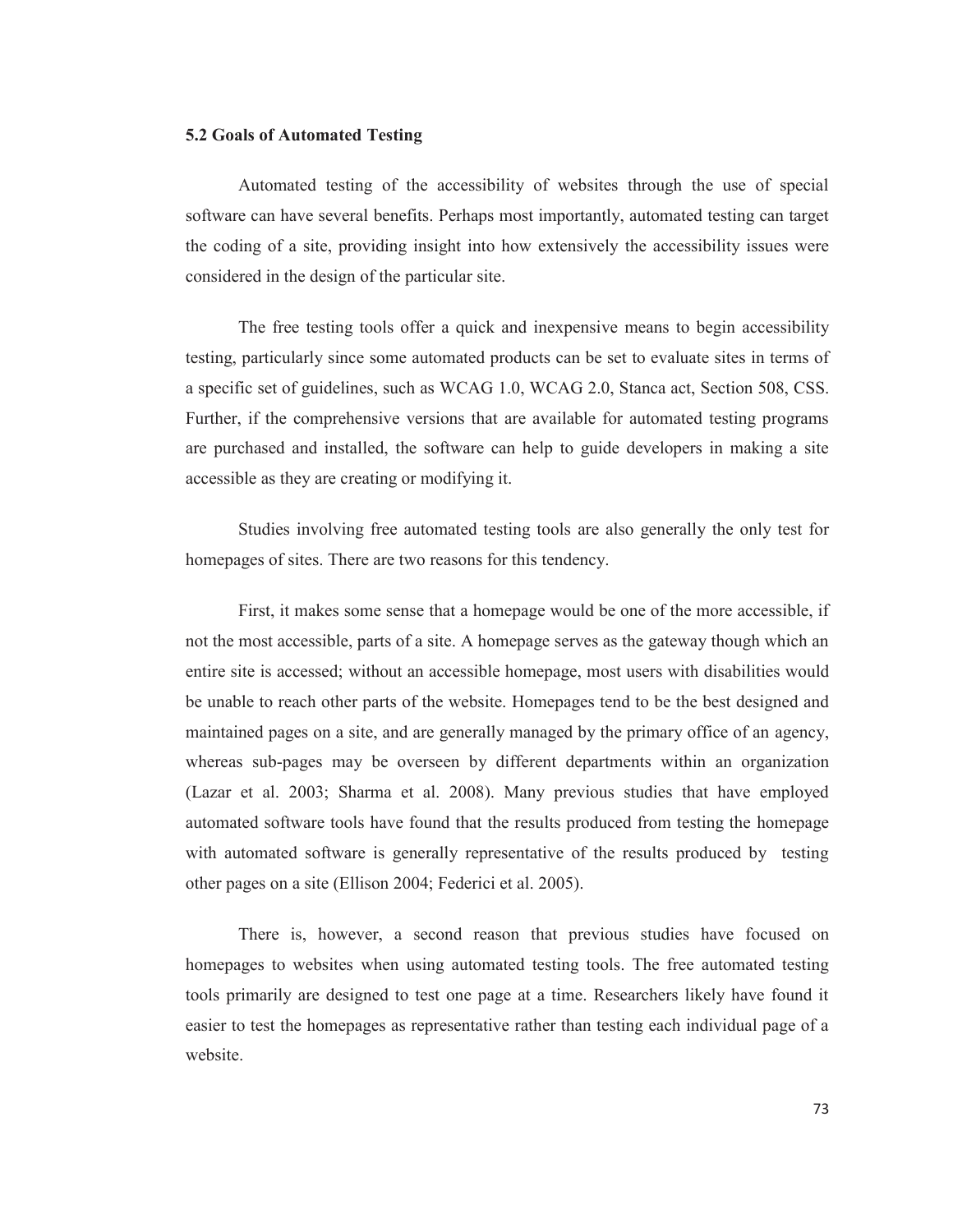## **5.3 Methodology**

We have considered four different categories of E-Governance websites for evaluating their accessibility level for the easy use and access of disabled people. Under each category we have selected eight to eleven websites which are frequently used by the public, thus a total of 40 websites are used in our study. Next, the facilities provided by each of the websites are minutely checked in terms of the accessibility guidelines WCAG 1.0 and WCAG 2.0. The accessibility parameters (WCAG 1.0 and WCAG 2.0) are checked using automatic evaluation tools. Figure 5.1 shows the methodology flow for automatic tool evaluation on E-Governance websites.



Figure 5.1 Methodology Flow for Tool Evaluation

## **5.3.1 Tool selection**

The first phase of the study was to choose an appropriate software tool to analyze the site based on WCAG accessibility guidelines. In chapter 3, section 3.3.4.3 we have discussed about the automatic tools to check the accessibility level of websites. Further discussed the best tool to check accessibility level based on the report of Mifsud (2011).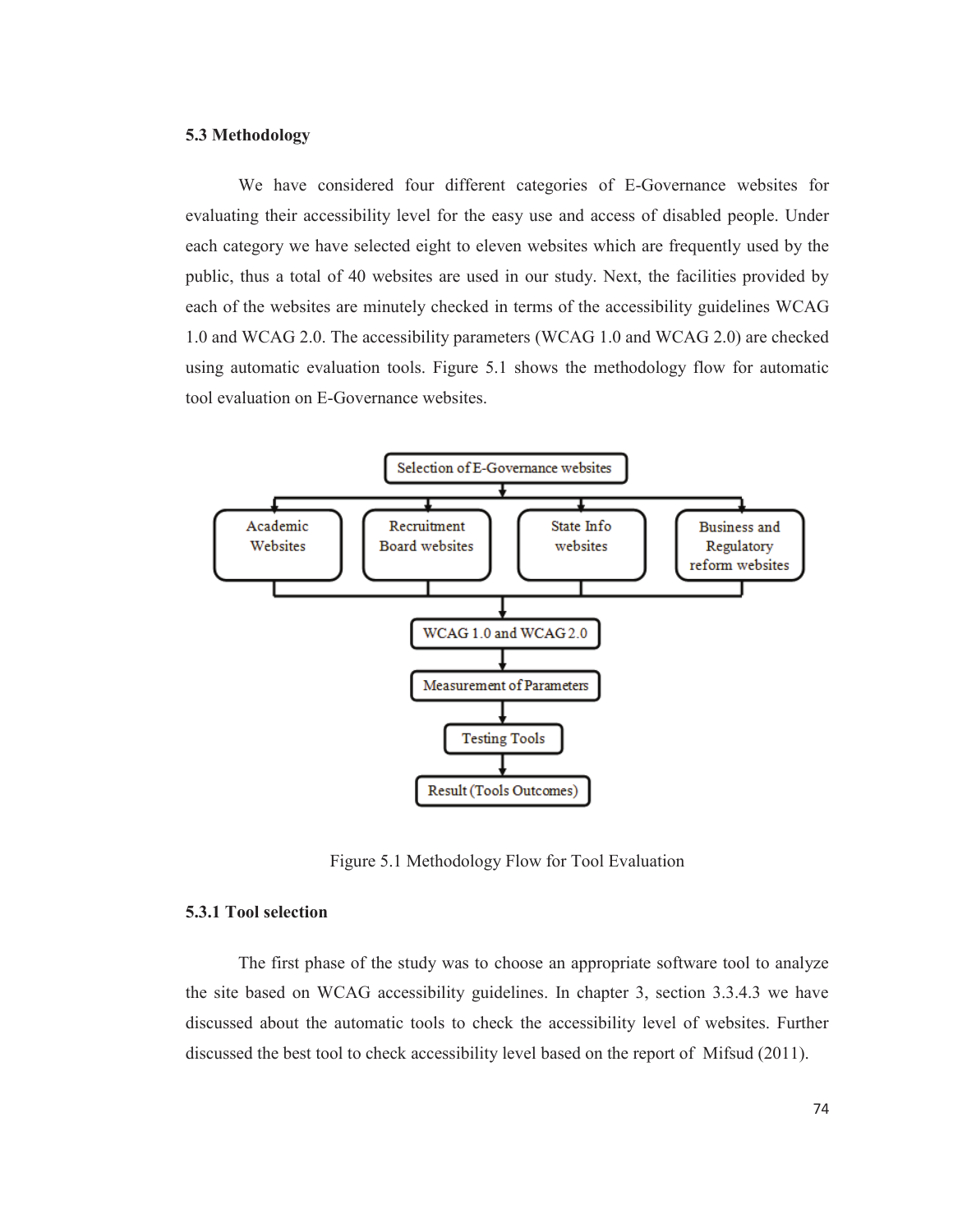According to Justin Mifsud (2011), the AChecker is the best tool to analyze about the accessibility of websites. ATRC University of Toronto, has developed a software product, A-Checker, to analyze accessibility problems with Web pages. A-Checker is based on WCAG 2.0,WCAG 1.0, Section 508, Stanca Act, BITV guidelines and can test checkpoint levels A, AA and AAA (Fundacion CTIC 2009). For each of these checkpoints A-Checker provides a detailed report of both automatic and human review problems. Automatic issues are those errors that the software has checked based on the WCAG 2.0 & WCAG 1.0 guidelines. Problems that are tagged as requiring human review are warnings that are not always accurately measured by an automated tool and should be manually checked by the Web designer. When errors or warnings are tagged, the researcher can click on the specific error tag and a detailed explanation based on the WCAG guidelines will be explained.

There is one limitation in the software tool is that it can only analyze one page at a time, and cannot review the whole site. According to Ellison (2004), Lazar et al. (2003), Federici et al. (2005); the consistent method of testing a website is its home page. However, for the research of this study, we have checked with Home pages of each E-Governance websites. Figure 5.2 shows the home screen of the AChecker tool.

| 作<br>C | achecker.ca/checker/index.php                                                                                                                                                                           |                                       |                                |                                            |             |                                                                                                                                                                                                                                                                                                                 | ☆<br>≘                     |
|--------|---------------------------------------------------------------------------------------------------------------------------------------------------------------------------------------------------------|---------------------------------------|--------------------------------|--------------------------------------------|-------------|-----------------------------------------------------------------------------------------------------------------------------------------------------------------------------------------------------------------------------------------------------------------------------------------------------------------|----------------------------|
|        | Login Register<br>Web Accessibility Checker                                                                                                                                                             |                                       |                                |                                            |             | <b>ACHECKER®</b>                                                                                                                                                                                                                                                                                                |                            |
|        |                                                                                                                                                                                                         |                                       |                                |                                            |             | Web Accessibility Checker                                                                                                                                                                                                                                                                                       |                            |
|        | Check Accessibility By:<br>Web Page URL HTML File Upload Paste HTML Markup<br>Address:<br>▶ Options<br>everyone. See the Handbook link to the upper right for more about the Web Accessibility Checker. |                                       | Check It                       |                                            | Enroll Now! | <b>Sikkim Manipal</b><br><b>University</b><br>smude.edu.in/SMU_Distance<br>Ranked No.1 for Distance<br>Learning, 100% Scholarships*.<br>AdChoices <sup>D</sup><br>Welcome to AChecker. This tool checks single HTML pages for conformance with accessibility standards to ensure the content can be accessed by |                            |
|        |                                                                                                                                                                                                         |                                       |                                | Translate to English   German   Italiano   |             |                                                                                                                                                                                                                                                                                                                 |                            |
|        |                                                                                                                                                                                                         |                                       |                                | Web site engine's code is copyright @ 2011 |             |                                                                                                                                                                                                                                                                                                                 |                            |
|        |                                                                                                                                                                                                         | Professional Accessibility Evaluation |                                |                                            |             |                                                                                                                                                                                                                                                                                                                 |                            |
|        | Web Search - Google                                                                                                                                                                                     | Present Tense (Simpl                  | <b>D</b> IDI Web Accessibility | Web Service API<br>http - Microsoft Word   | GOHIN (H:)  |                                                                                                                                                                                                                                                                                                                 | <b>图 (6) S 图 图</b> 2:09 PM |

Figure 5.2 Home Screen of AChecker tool (achecker.ca 2012)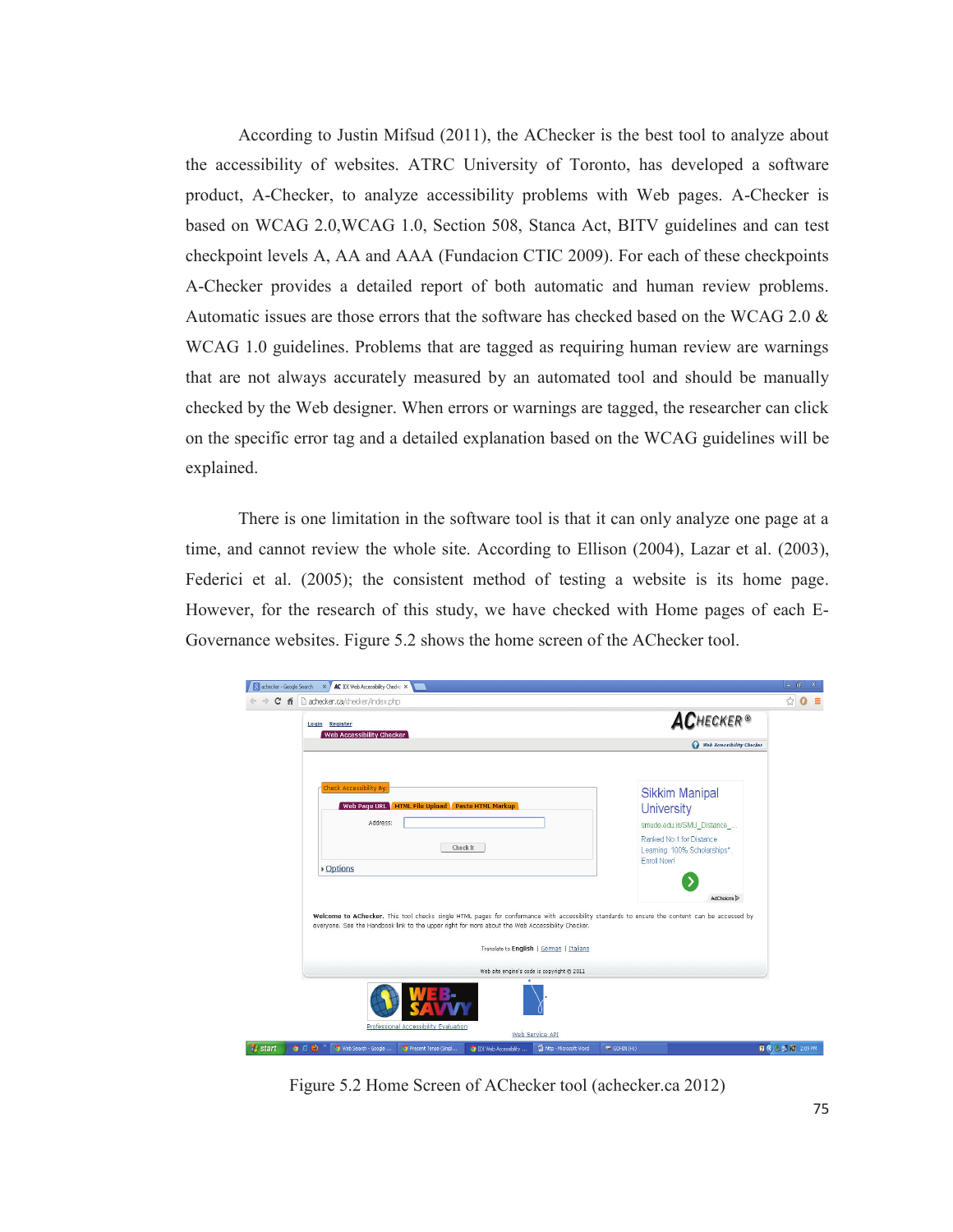#### **5.3.2 Description of Sample Web Sites Used For Analysis**

According to Chander & Kush  $(2011)$  most of the Indian government departments have individual websites that offer information and services directly to citizens, including information for research, government forms and services, public policy information, employment and business opportunities, voting information, tax filing, license registration or renewal, payment of fines, and submission of comments to government officials.

Hence, we have selected four major categories (University's websites, state information websites, business and regulatory reform websites and recruitment board websites) of 40 E-Governance websites by google search engine for this part of study. Table 5.1 shows that the category wise E-Governance websites. The data taken for our analysis is gathered during the period of  $7<sup>th</sup>$  September 2012 to 23<sup>rd</sup> October 2012.

| s.no             | <b>Universities</b>               | <b>State Information</b>                      | <b>Business Enterprise</b>                 | Recruitment                                   |
|------------------|-----------------------------------|-----------------------------------------------|--------------------------------------------|-----------------------------------------------|
| 1.               | www.nagarjunauniversi<br>ty.ac.in | www.tn.gov.in                                 | and Regulatory Reform<br>www.bsnl.co.in    | <b>Board</b><br>http://www.rrbald.go<br>v.in/ |
| 2.               | www.iitm.ac.in                    | www.delhigovt.nic.in                          | www.sr.indianrailways.g<br>ov.in           | http://www.upsc.gov.<br>in                    |
| $\overline{3}$ . | www.south.du.ac.in                | www.gujaratindia.com                          | http://www.incometax<br>india.gov.in       | http://trb.tn.nic.in                          |
| 4.               | www.annauniv.edu                  | www.maharashtra.gov.in                        | http://tnvelaivaaippu.gov<br>.in           | www.tnpsc.gov.in                              |
| 5 <sub>1</sub>   | www.unom.ac.in                    | www.kerala.gov.in                             | http://www.tneb.in                         | http://banks-<br>india.com                    |
| 6.               | www.andhrauniversity.i<br>nfo     | www.planning.raja<br>sthan.gov.in             | http://waterresources.raja<br>sthan.gov.in | http://www.mrb.tn.go<br>v.in/                 |
| 7.               | www.allduniv.ac.in                | www.mp.gov.in/HigherEdu<br>cationMP/index.htm | http://dge.tn.gov.in                       | http://aghp.cag.gov.in                        |
| 8.               | www.aliah.ac.in                   | http://womentraining.gov.in                   | http://www.bankofindia.<br>com             | http://agup.gov.in                            |
| 9.               | www.amu.ac.in                     | https://www.karnataka.gov.<br>in              | www.allahabadbank.com<br>/tenders.asp      |                                               |
| 10 <sub>1</sub>  | http://www.pondiuni.ed<br>u.in    | http://dhte.puducherry.gov.i<br>n             | http://www.iob.in                          |                                               |
| 11.              | http://www.physics.iitm<br>.ac.in | http://www.mp.gov.in/dism<br>h                |                                            |                                               |

|  |  | Table 5.1 Category wise E-Governance websites |  |
|--|--|-----------------------------------------------|--|
|--|--|-----------------------------------------------|--|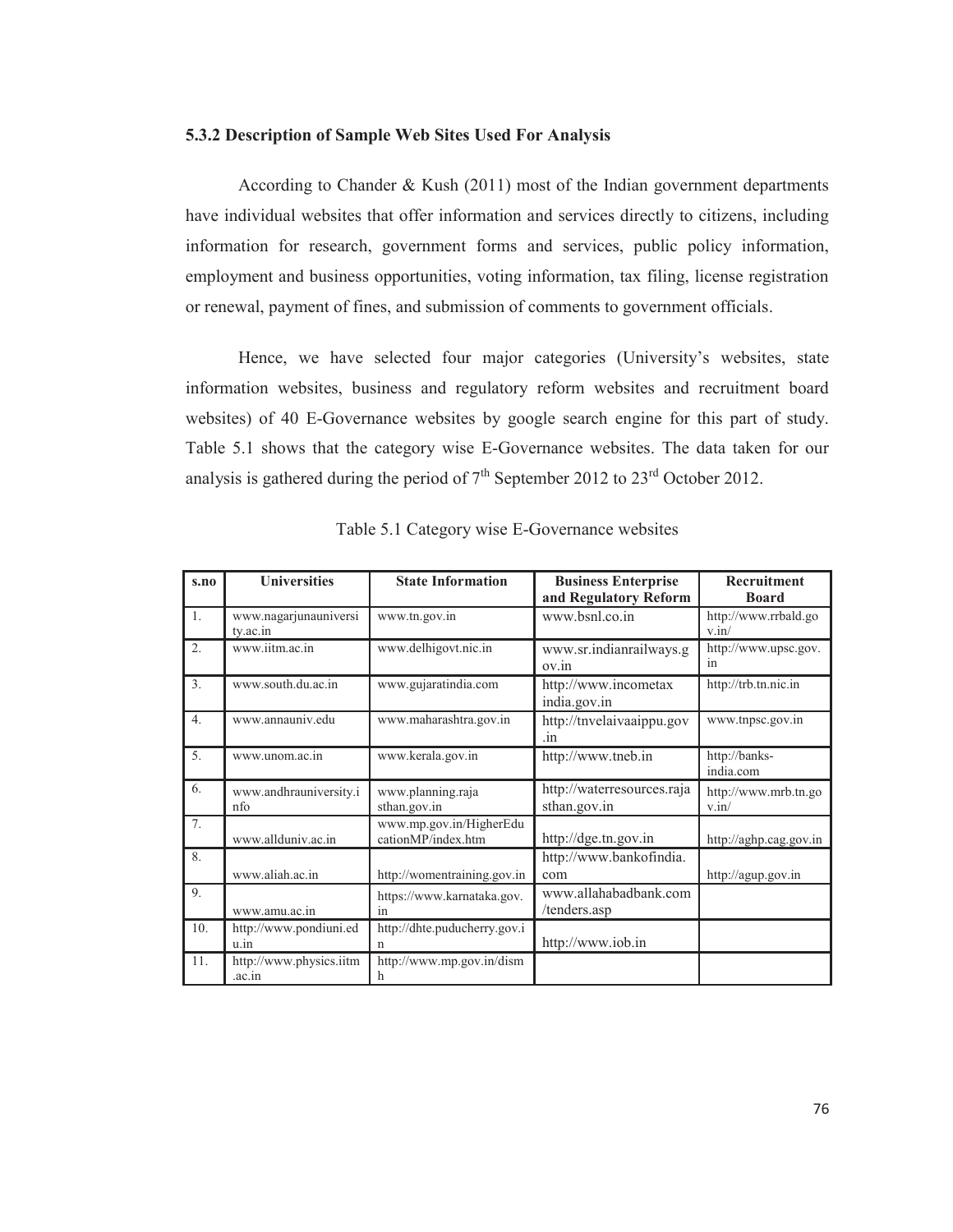## **5.4 Study Outcomes**

#### **5.4.1 Universities Websites**

Table 5.2 shows that the accessibility testing results on eleven top most Universities websites in India in September 2012. The second column in table 5.2 indicates the universities website addresses. Columns III to IX exhibit the number of errors (automated computerized results) or problems in websites. Columns III and VI display the number of errors for WCAG 1.0 priority 1 (A level) and WCAG 2.0 priority 1 (A level), while columns four and seven display the issues for priority 2 (AA level) and columns five and eight contain issues for priority 3 (AAA level).

 The Delhi University did well with 2 errors for priority 1 checkpoints in WCAG 1.0 and 3 errors for priority 1 checkpoints in WCAG 2.0, although they did have 1 & 3 errors in priority 2 checkpoint and 3 &5 errors in priority 3 checkpoint in WCAG 1.0 and WCAG 2.0 respectively, that would require human intervention to manually check for WCAG compliance. IIT Madras had less errors in WCAG 1.0 guidelines while in WCAG 2.0 the website had numerous errors in all priority levels. For WCAG 2.0 priority A, AA and AAA levels, none of the University sites met the minimum requirement for passing these checkpoint levels except the Delhi University. For WCAG 1.0 priority A, AA and AAA levels, the Delhi University and the IIT Madras score the lowest errors.

But in the case of the other top nine Universities; website's design which were not based on the WCAG 2.0 and WCAG 1.0 guidelines. Hence assumptions were made that accessibility for disabled is show at lower.

| S.NO           | Web address                   | <b>WCAG 1.0</b> |             |                     | <b>WCAG 2.0</b> |             |                     |  |  |
|----------------|-------------------------------|-----------------|-------------|---------------------|-----------------|-------------|---------------------|--|--|
|                |                               | A error         | AA<br>error | <b>AAA</b><br>error | A error         | AA<br>error | <b>AAA</b><br>error |  |  |
|                | www.nagarjunauniversity.ac.in | 17              | 23          | 28                  | 19              | 164         | 173                 |  |  |
|                | www.iitm.ac.in                |                 | 6           | 12                  | 28              | 28          | 37                  |  |  |
| $\mathcal{F}$  | www.south.du.ac.in            |                 |             |                     | 3               | 3           | .5                  |  |  |
| $\overline{4}$ | www.annauniv.edu              | 25              | 22          | 42                  | 37              | 39          | 39                  |  |  |

Table 5.2 University Websites Accessibility Scores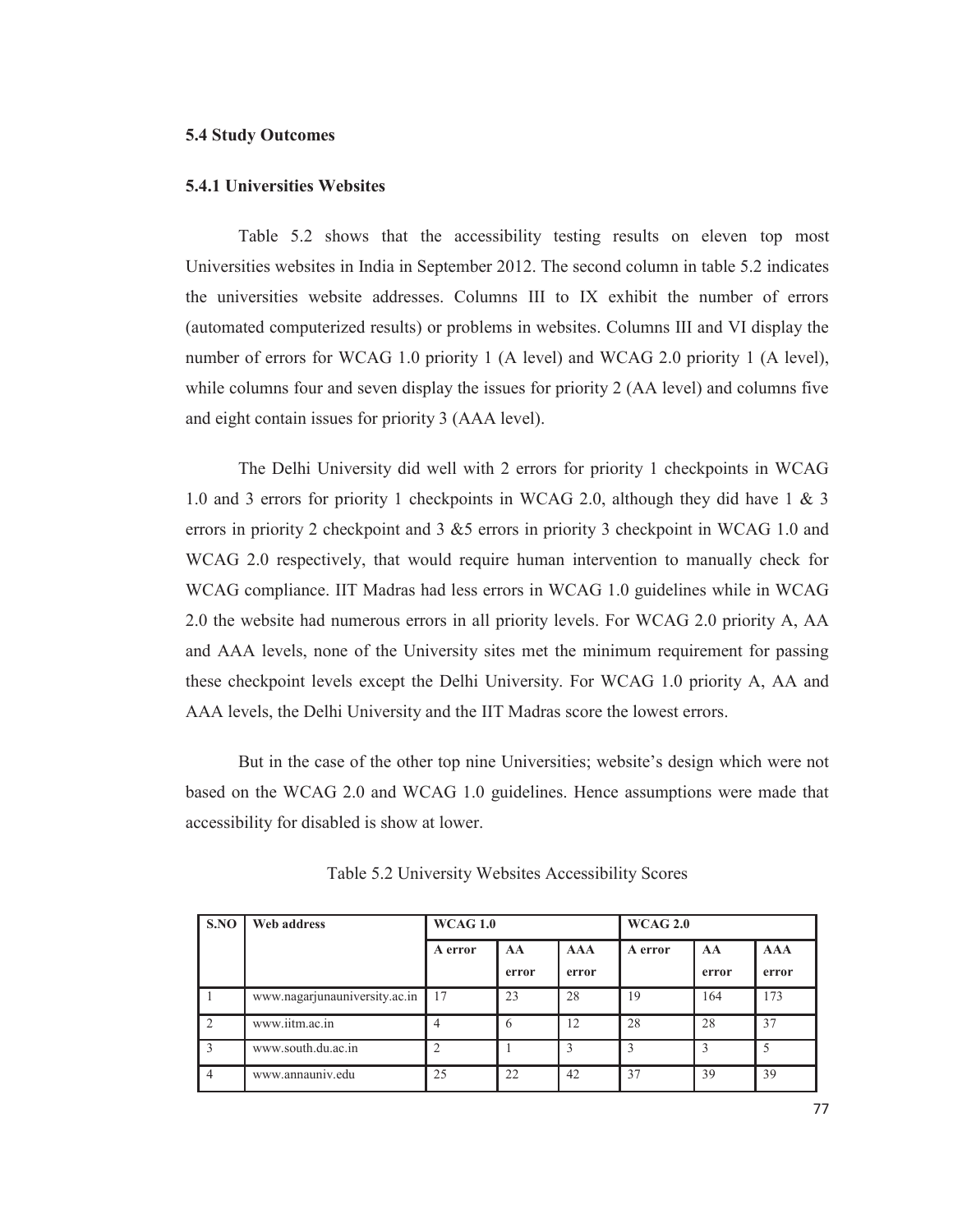| .5 | www.unom.ac.in                | 24      | 24     | 27      | 27      | 28      | 30      |
|----|-------------------------------|---------|--------|---------|---------|---------|---------|
| 6  | www.andhrauniversity.info     | 8       | 23     | 31      | 19      | 25      | 41      |
|    | www.allduniv.ac.in            | 18      | 28     | 37      | 30      | 37      | 52      |
| 8  | www.aliah.ac.in               | 27      | 39     | 39      | 63      | 65      | 66      |
| 9  | www.amu.ac.in                 | 12      | 24     | 24      | 24      | 32      | 38      |
| 10 | http://www.pondiuni.edu.in    | 42      | 53     | 53      | 42      | 62      | 69      |
| 11 | http://www.physics.iitm.ac.in | 64      | 64     | 64      | 89      | 113     | 130     |
|    | Average                       | 22.0909 | 27.909 | 32.7272 | 34.6363 | 54.1818 | 61.8181 |

Figure 5.3 shows the mean error score of selected University websites in terms of WCAG 1.0 and WCAG 2.0 priority levels. When comparing WCAG 1.0 and WCAG 2.0 on priority level 1(A) most of the selected websites are implemented WCAG 1.0 guidelines and the mean score of WCAG 1.0 is 22.0909 and of WCAG 2.0 is 34.6363 respectively. As same as in priority level 2 and 3 (AA and AAA) the WCAG 1.0 mean is lesser, this indicates the WCAG 1.0 is implemented almost and WCAG 2.0 was not. The mean error score of AA in WCAG 1.0 and WCAG 2.0 is 27.909 and 54.181; the mean score of AAA in WCAG 1.0 and WCAG 2.0 is 32.727 and 61.8181 respectively.



Figure 5.3 Mean Error on University Websites in terms of Priority Levels

#### **5.4.2 State Information websites**

Table 5.3 illustrates the accessibility results for 11 state wise information websites of India: 1.Tamil Nadu, 2.Delhi, 3.Gujarat, 4.Maharashtra, 5.kerala, 6.Rajasthan, 7.Higher Education, 8. Women training, 9. karnataka, 10.Pondicherry, and 11.parliamentary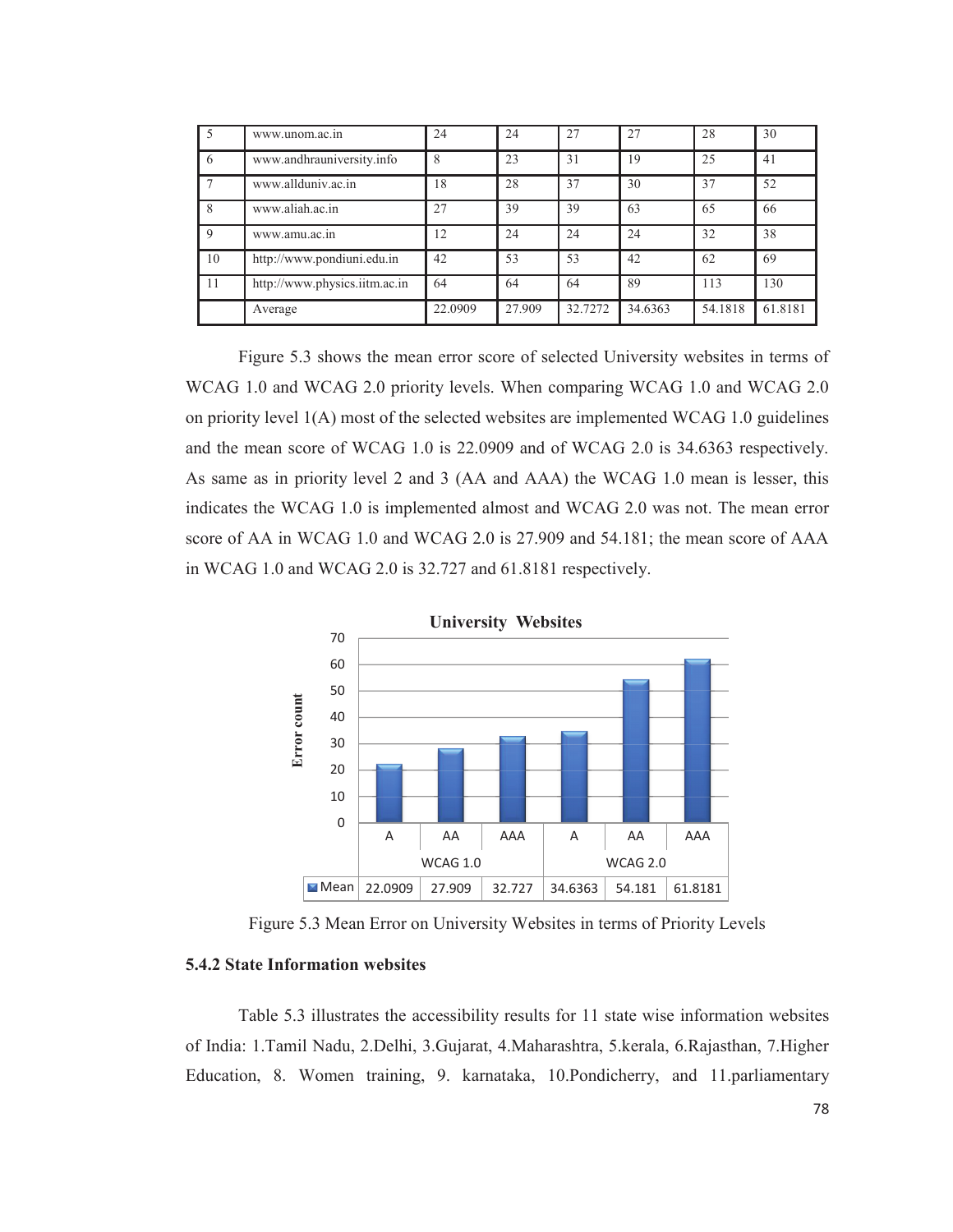websites. The Tamil Nadu government had announced some rules and regulations to support disabled people in cloud SaaS designing. This research shows that there is no one following the rules of the Tamil Nadu government and W3C guidelines.

In our research we have assessed the Tamil Nadu state information website with the help of A-Checker tool. The result of this research shows that the Tamil Nadu government website scored lot of errors in WCAG 1.0 and WCAG 2.0. The scores is in 'A' level is 12 & 30 in WCAG 1.0 and WCAG 2.0 respectively. This indicates that the Tamil Nadu government website has not met with the minimum requirement of W3C (World Wide Web Consortium) guidelines to access the E-Governance services by the disabled community. In priority II AA level the error score is  $12 \& 47$ , in priority III 'AAA' level the error score is 29  $\&$  47. As per the analysis stated above we conclude that the Tamil Nadu government's website is not based on the W3C guidelines and cannot be accessible for its citizens who are from the disabled community.

The Delhi state information website had zero error in WCAG 1.0 'A' level and 2 errors in WCAG 2.0 'A' level .This indicates that the Delhi website is designed based on the W3C guidelines, hence meeting the minimum requirement of disabled people expressed by the W3C. Moreover this website scored very less errors in level 'AA' &  $'AAA'$  .1 & 2 in level  $'AA'$  in both WCAG 1.0 and WCAG 2.0, 3& 2 errors in level 'AAA'.

The Gujarat state information website scores in level 'A','AA' and 'AAA' in both WCAG 1.0 and WCAG 2.0 is very high.((26 & 33in level 'A'),(34 & 23 in level 'AA'),(40 & 23 in level 'AAA'). This illustrates that the Gujarat government website is not accessible, as the website design is not based on the W3C guidelines, WCAG 1.0 and WCAG 2.0. At time when disabled people logon to this website they are unable to get any proper information needed by them.

The Maharashtra state information website has minimum errors in both (WCAG 1.0 and WCAG 2.0) W3C guidelines. The error level in checkpoint 1 in WCAG 1.0 and WCAG 2.0 is (1& 5), in checkpoint 2 is 2&9, and in checkpoint 3 is 9&9. E-government website has approximately met the minimum requirement.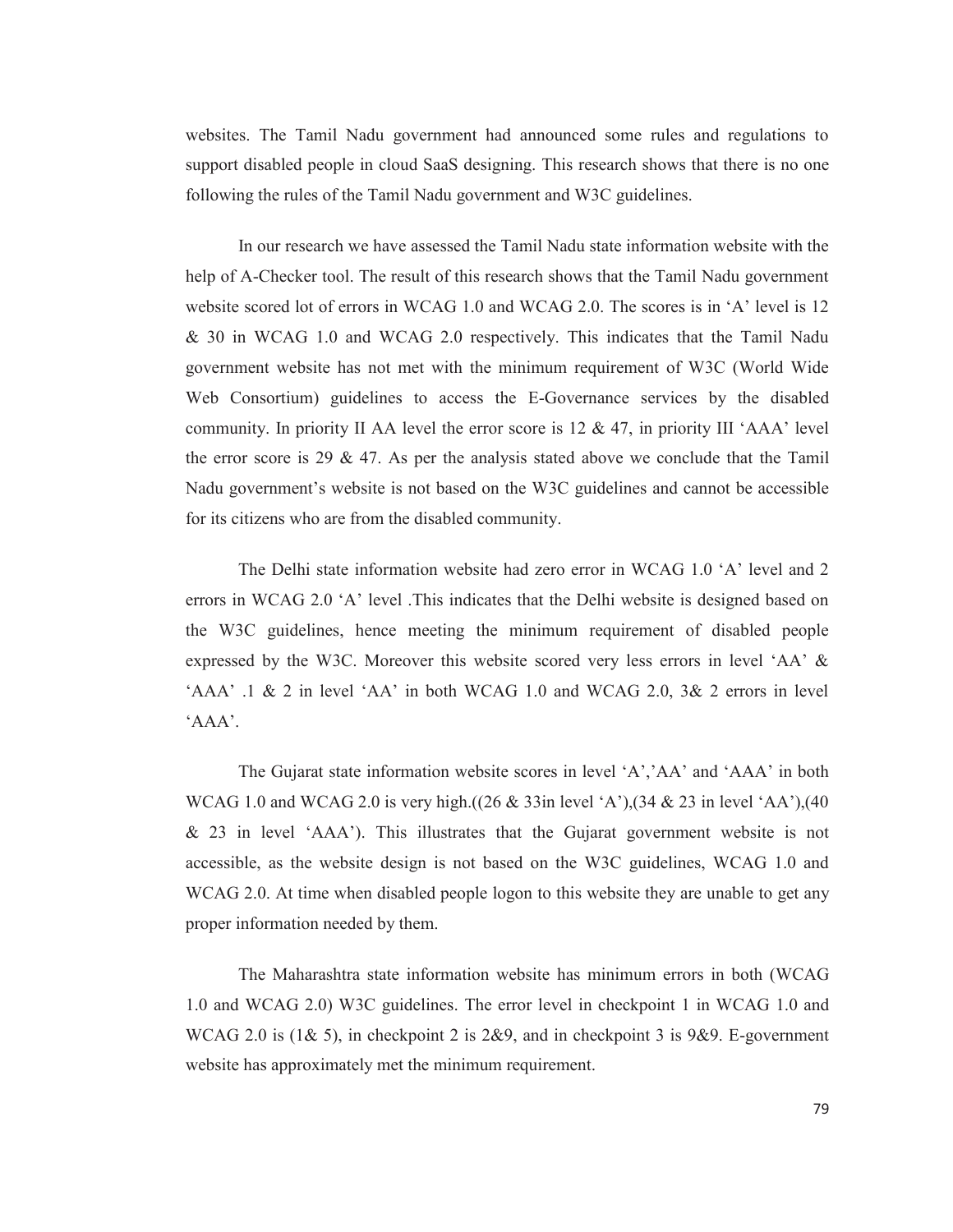The Kerala state e-government website's error count based on AChecker tool in WCAG 1.0 and WCAG 2.0 is 25 & 34 in A level,28 & 34 in AA level,42 & 43 in AAA level. When tested with a single home page the errors are more in number.

The Rajasthan government website had the error count in WCAG 1.0 is (13 in A, 42 in AA and 48 in AAA) and in WCAG 2.0 is (21 in A, 63 in AA and 86 in AAA). The Higher Education government website had the maximum error count in selected websites and the error count based on AChecker tool in WCAG 1.0 is (52 in A, 61 in AA and 82 in AAA) and in WCAG 2.0 is (83 in A, 102 in AA and 123 in AAA).

The women training and parliamentary websites had a lesser error count in both WCAG 1.0 and WCAG 2.0 accessibility guidelines. Further, the Pondicherry and Karnataka government websites had considerable error count on their websites; this indicates the websites are troubled for disable people access.

| S.N            | <b>Web Address</b>                            | <b>WCAG 1.0</b>       |                |                     |                       | <b>WCAG 2.0</b> |                     |  |  |
|----------------|-----------------------------------------------|-----------------------|----------------|---------------------|-----------------------|-----------------|---------------------|--|--|
| $\Omega$       |                                               | $\mathbf{A}$<br>error | AA<br>error    | <b>AAA</b><br>error | $\mathbf{A}$<br>error | AA<br>error     | <b>AAA</b><br>error |  |  |
| $\mathbf{I}$   | www.tn.gov.in                                 | 12                    | 11             | 29                  | 30                    | 47              | 47                  |  |  |
| 2              | www.delhigovt.nic.in                          | $\theta$              | 1              | 3                   | 2                     | $\overline{2}$  | 2                   |  |  |
| 3              | www.gujaratindia.com                          | 26                    |                | 40                  | 23                    | 23              | 23                  |  |  |
| $\overline{4}$ | www.maharashtra.gov.in                        | 1                     | $\overline{2}$ | 9                   | 5                     | 9               | 9                   |  |  |
| 5              | www.kerala.gov.in                             | 25                    | 28             | 42                  | 34                    | 34              | 43                  |  |  |
| 6              | www.planning.rajasthan.gov.in                 | 13                    | 42             | 48                  | 21                    | 63              | 86                  |  |  |
| 7              | www.mp.gov.in/HigherEducationMP/index.h<br>tm | 52                    | 61             | 82                  | 83                    | 102             | 123                 |  |  |
| 8              | http://womentraining.gov.in                   | $\overline{4}$        | $\overline{2}$ | 8                   | 12                    | 15              | 20                  |  |  |
| 9              | https://www.karnataka.gov.in                  | 23                    | 53             | 61                  | 45                    | 62              | 62                  |  |  |
| 10             | http://dhte.puducherry.gov.in                 | 18                    | 19             | 37                  | 29                    | 36              | 39                  |  |  |
| 11             | http://www.mp.gov.in/dismh                    | $\overline{4}$        | 3              | 8                   | 15                    | 29              | 29                  |  |  |
|                | Average                                       | 16.18                 | 20.27          | 33.36               | 27.18                 | 38.36           | 43.90               |  |  |

Table 5.3 State Information Websites Accessibility Scores

As illustrated in figure 5.4; the state information websites are also had greater error count in WCAG 2.0 accessibility guidelines and lesser error count in WCAG 1.0 guidelines. The mean error count in WCAG 1.0 guidelines in all priority level is (16.8, 20.7 and 33.36) and the mean error count in WCAG 2.0 guidelines in all priority level is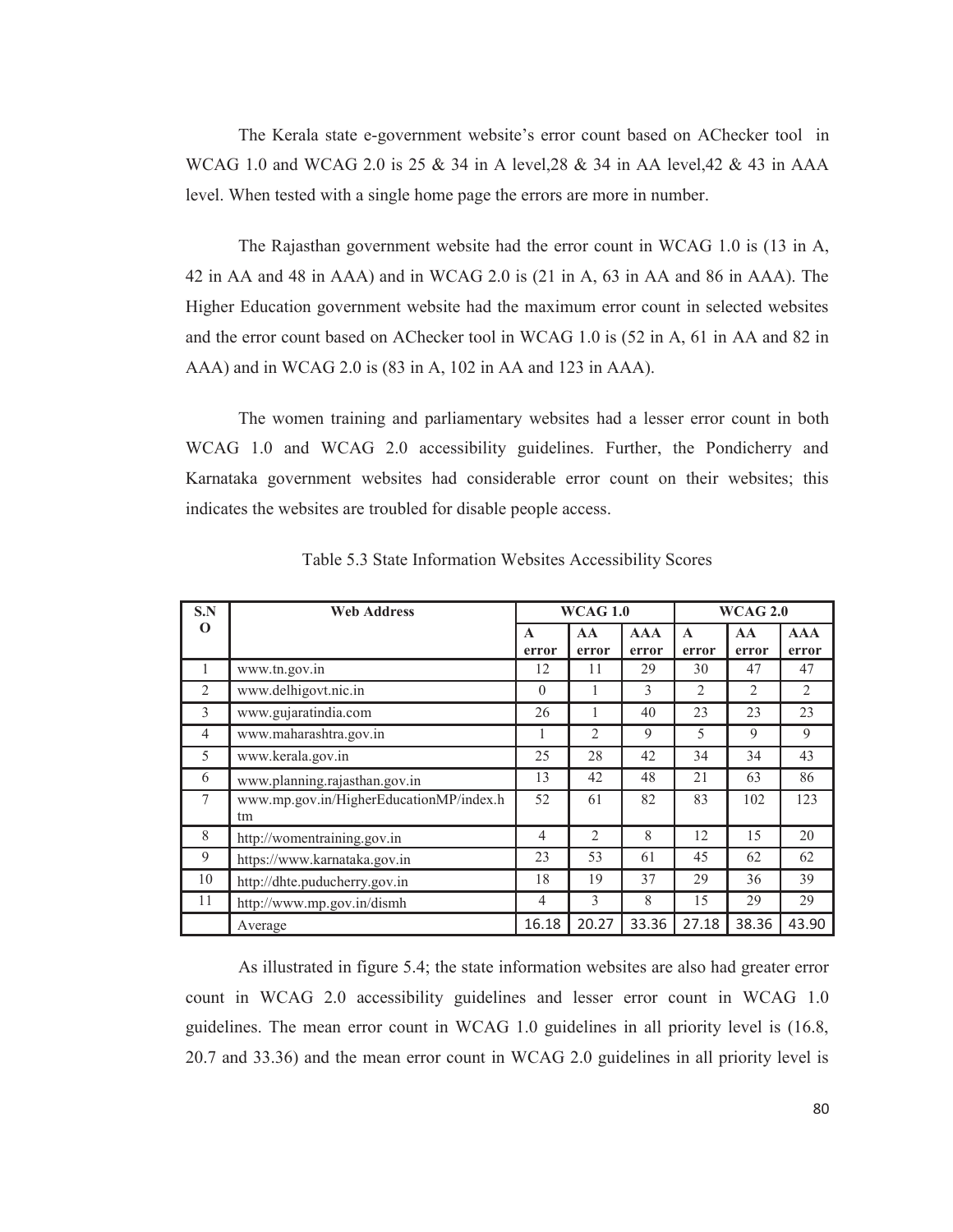(27.18, 38.36 and 43.90) respectively. This shows most of the designers are following the WCG 1.0 guidelines and in slightly WCAG 2.0.



Figure 5.4 Mean Error on State Information Websites in terms of Priority Levels

# **5.4.3 Business and regulatory reform websites**

Table 5.4 shows the accessibility results for the 10 E-Governance sites of Business Enterprises and Regulatory reforms like government services to citizens and enterprises (1.Bharat Sanchar Nigam Limited, 2.Southern Indian Railways, 3.Incometax, 4.Tamil Nadu Government Employment Office, 5.Tamil Nadu Electricity Board, 6.Waterresources, 7.Directorate of Government Examinations, 8.Indian banking Details, 9.Alahabad bank, 10. Indian Overseas bank).

 The BSNL (Bharat Sanchar Nigam Limited) and Tamil Nadu Government Employment Office websites had no errors in priority 1 in WCAG 1.0 and 2 errors in priority 1 in WCAG 2.0 and very few errors in other two priority levels in WCAG 1.0 and WCAG 2.0. The Southern Indian Railway E-Governance site had fewer errors in WCAG 1.0 checkpoint 1 & 2; in checkpoint 3 this site had 532 errors. In WCAG 2.0 the errors in all levels is 508, 523 & 536 respectively. Other seven E-Governance website's accessibility scores are less but they are having some issues in all priority levels.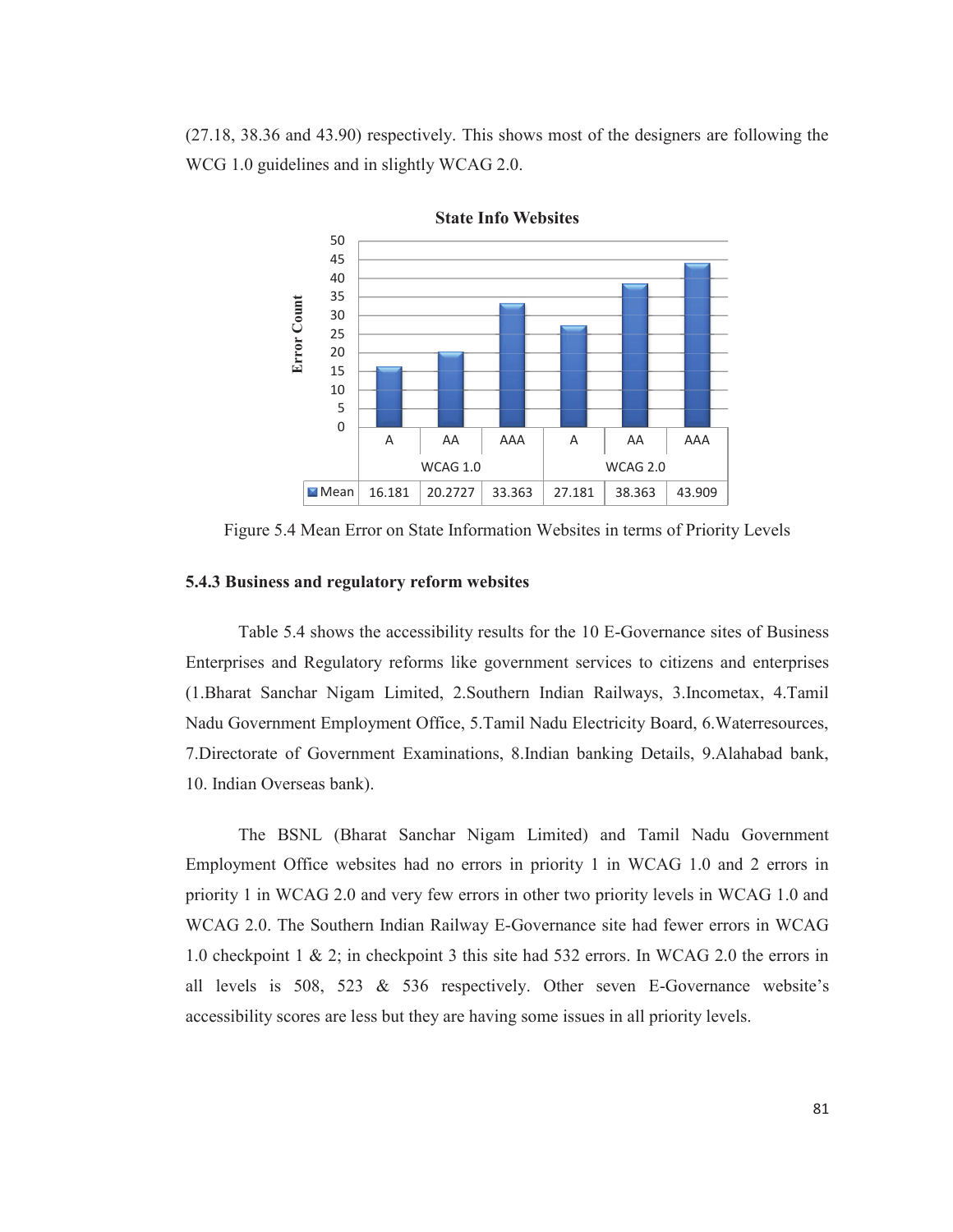| S.NO           | <b>Web Address</b>                     | <b>WCAG 1.0</b> |                |                |                | <b>WCAG 2.0</b> |                |
|----------------|----------------------------------------|-----------------|----------------|----------------|----------------|-----------------|----------------|
|                |                                        | $\mathbf{A}$    | AA             | <b>AAA</b>     | $\mathbf{A}$   | AA              | <b>AAA</b>     |
|                |                                        | error           | error          | error          | error          | error           | error          |
|                | www.bsnl.co.in                         | $\theta$        |                | 3              | 2              | $\mathcal{L}$   | 2              |
| $\overline{2}$ | www.sr.indianrailways.gov.in           | 8               | 3              | 532            | 518            | 523             | 536            |
| 3              | http://www.incometaxindia.gov.in       |                 | $\overline{2}$ | 5              | 3              | 11              | 15             |
| $\overline{4}$ | http://tnvelaivaaippu.gov.in           | $\theta$        | $\mathfrak{D}$ | 3              | 1              | 3               | 1              |
| 5              | http://www.tneb.in                     | 1               | $\overline{2}$ | $\overline{4}$ | 3              | 3               | $\overline{4}$ |
| 6              | http://waterresources.rajasthan.gov.in | 39              | 39             | 40             | 56             | 67              | 74             |
| $\tau$         | http://dge.tn.gov.in                   | 23              | 53             | 61             | 35             | 74              | 77             |
| 8              | http://www.bankofindia.com             | 9               | 13             | 23             | 14             | 15              | 31             |
| 9              | www.allahabadbank.com/tenders.asp      | 14              | 7              | 26             | 15             | 19              | 35             |
| 10             | http://www.iob.in                      | 3               | $\overline{4}$ | 7              | $\overline{4}$ | 7               | 11             |
|                | Average                                | 9.8             | 12.6           | 70.4           | 65.1           | 72.4            | 78.6           |

Table 5.4 Business and Regulatory Reform Websites Accessibility Scores

Figure 5.5 presents the business and regulatory reform websites mean error score of three priority levels in terms of WCAG 1.0 and WCAG 2.0. As stated earlier in University and state information websites, most of the business and regulatory reform websites are implemented the WCAG 1.0 guidelines. The WCG 1.0 mean error score in priority level A is 9.8, in priority level AA is 12.6 and in AAA is 70.4 respectively. These websites are almost met the minimum level of accessibility according to WCAG 1.0 principles.



Figure 5.5 Mean Error on Business & Regulatory Reform Websites in terms of Priority Levels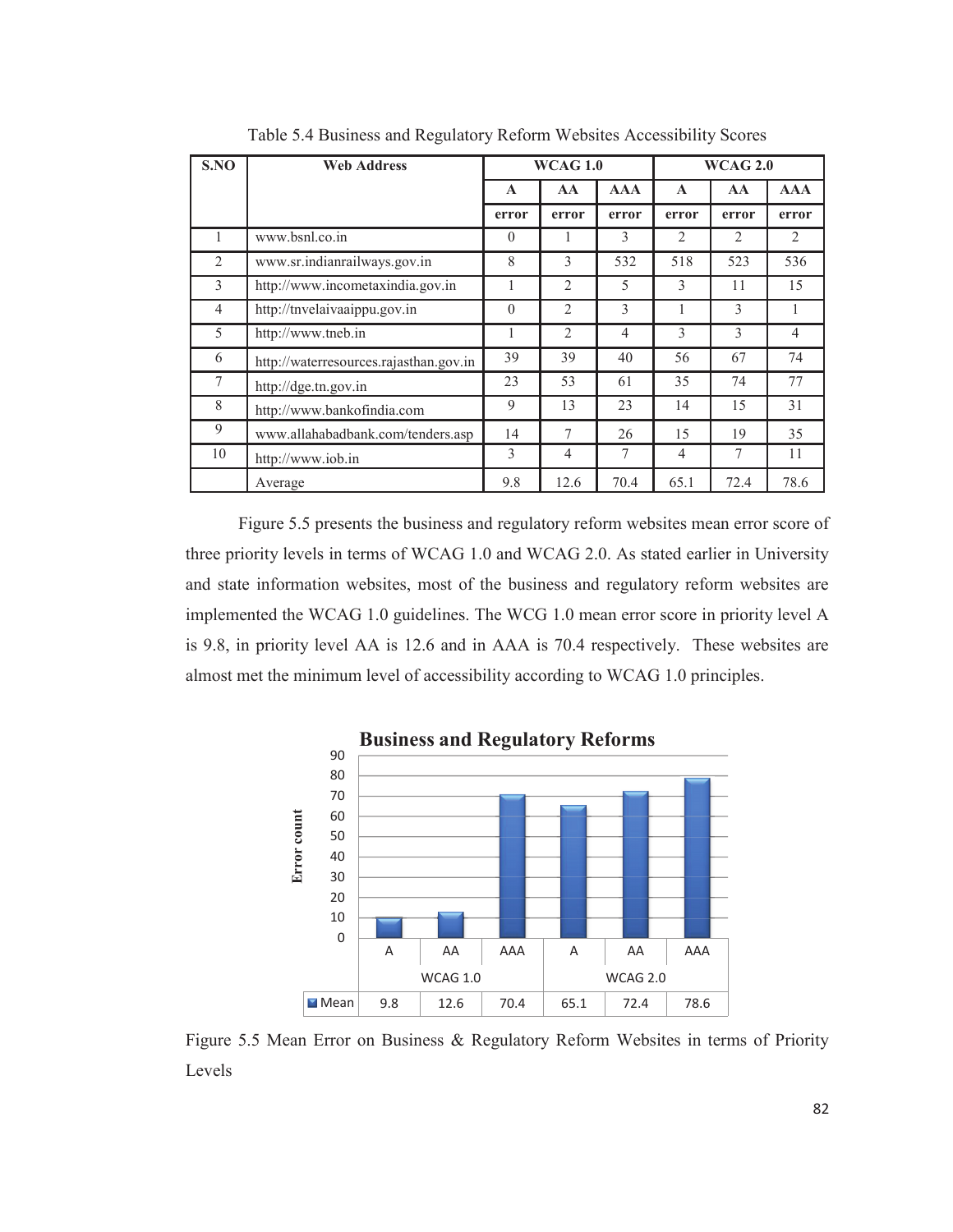#### **5.4.4 Recruitment Board Websites**

Table 5.5 shows the Accessibility scores of Recruitment board websites: 1.Railway Recruitment Board, 2. Union Public Service Commission, 3.Teachers Recruitment Board, 4.Tamil Nadu Public Service Commission, 5.Indian Banks, 6. Medical Recruitment Board, 7. Accountant General Himachalpradesh and 8. Accountant General Uttarpradesh.

The railway recruitment board website had met the minimum and the medium levels of accessibility .ie, in priority  $1 \& 2$  this website had zero errors, in priority 3 this website had 4 errors in WCAG 1.0. In WCAG 2.0 this website had 4 errors in all priority levels. The Tamil Nadu Public service Commission's website had zero error with respect to priority 1 in WCAG 1.0. Other six websites Union public Service Commission, Tamil Nadu Teachers Recruitment Board, Banks of India websites had high errors, Medical Recruitment Board, Accountant General Himachalpradesh, Accountant General Uttarpradesh websites had numerous issues on their home pages.

| S.NO           | <b>Web Address</b>        | <b>WCAG 1.0</b> |                |                | <b>WCAG 2.0</b> |                |                |  |
|----------------|---------------------------|-----------------|----------------|----------------|-----------------|----------------|----------------|--|
|                |                           | $\mathbf{A}$    | AA             | <b>AAA</b>     | $\mathbf{A}$    | AA             | AAA            |  |
|                |                           | error           | error          | error          | error           | error          | error          |  |
| 1              | http://www.rrbald.gov.in/ | $\theta$        | $\Omega$       | $\overline{4}$ | $\overline{4}$  | $\overline{4}$ | $\overline{4}$ |  |
| 2              | http://www.upsc.gov.in    | 3               | 5              | $\overline{7}$ | 5               | 5              | 5              |  |
| 3              | http://trb.tn.nic.in      | 26              | 38             | 26             | 29              | 43             | 45             |  |
| $\overline{4}$ | www.tnpsc.gov.in          | $\theta$        | 26             | 34             | 12              | 41             | 41             |  |
| 5              | http://banks-india.com    | 21              | $\overline{2}$ | 49             | 3               | $\overline{4}$ | $\overline{4}$ |  |
| 6              | http://www.mrb.tn.gov.in  | 23              | 30             | 37             | 29              | 35             | 47             |  |
| 7              | http://aghp.cag.gov.in    | 185             | 253            | 365            | 231             | 267            | 293            |  |
| 8              | http://agup.gov.in        | 21              | 34             | 43             | 35              | 35             | 48             |  |
|                | Average                   | 34.875          | 48.5           | 70.625         | 43.5            | 54.25          | 60.875         |  |

Table 5.5 Recruitment Board Websites Accessibility Scores

Figure 5.6 shows the mean error score of recruitment board websites in terms of three priority levels of WCAG 1.0 and WCAG 2.0. In these recruitment board websites the average error score of WCAG 1.0 and WCAG 2.0 in priority level A is 34.875 and 43; in priority level AA is 48.5 and 54.25; in priority level AAA is 70.62 and 60.875 respectively.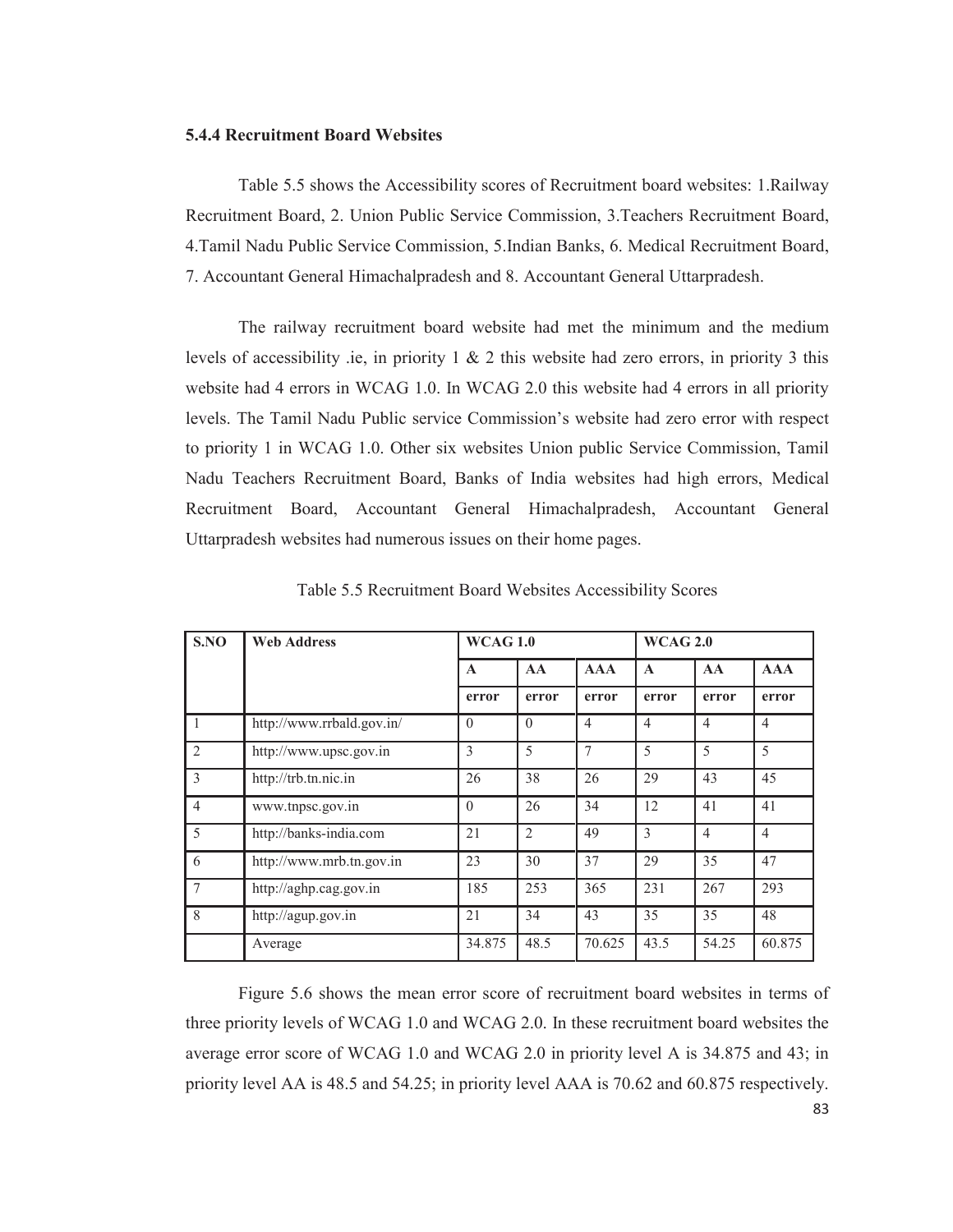Here we can identify that the WCAG 2.0's priority level AA and AAA guidelines violation is lesser compared with the WCAG 1.0's priority level AA and AAA.



Figure 5.6 Mean Error on Recruitment Board Websites in terms of Priority Levels

# **5.5 Discussion**

Awareness of web accessibility issues is increasing among the developers, even though many evaluation tools are now available to developers intending to improve the accessibility of their websites, the status of web accessibility, especially among E-Governance websites. Compliance with the specifications of web content accessibility is necessary to narrow the digital divide between the information and disabled people.

## **5.5.1 Level of Web Accessibility**

None of the E-Governance websites satisfied all of the web accessibility requirements, which may be attributed to website developers knowing little about web accessibility standards, lack of effective and efficient evaluation and repair tools, and pressure to update information on the website quickly.

The fact that web accessibility, if ever considered, is often an afterthought once web content design is finished implies that program tools producing efficient, effective post-hoc repairs of web content accessibility violations or an accessible proxy server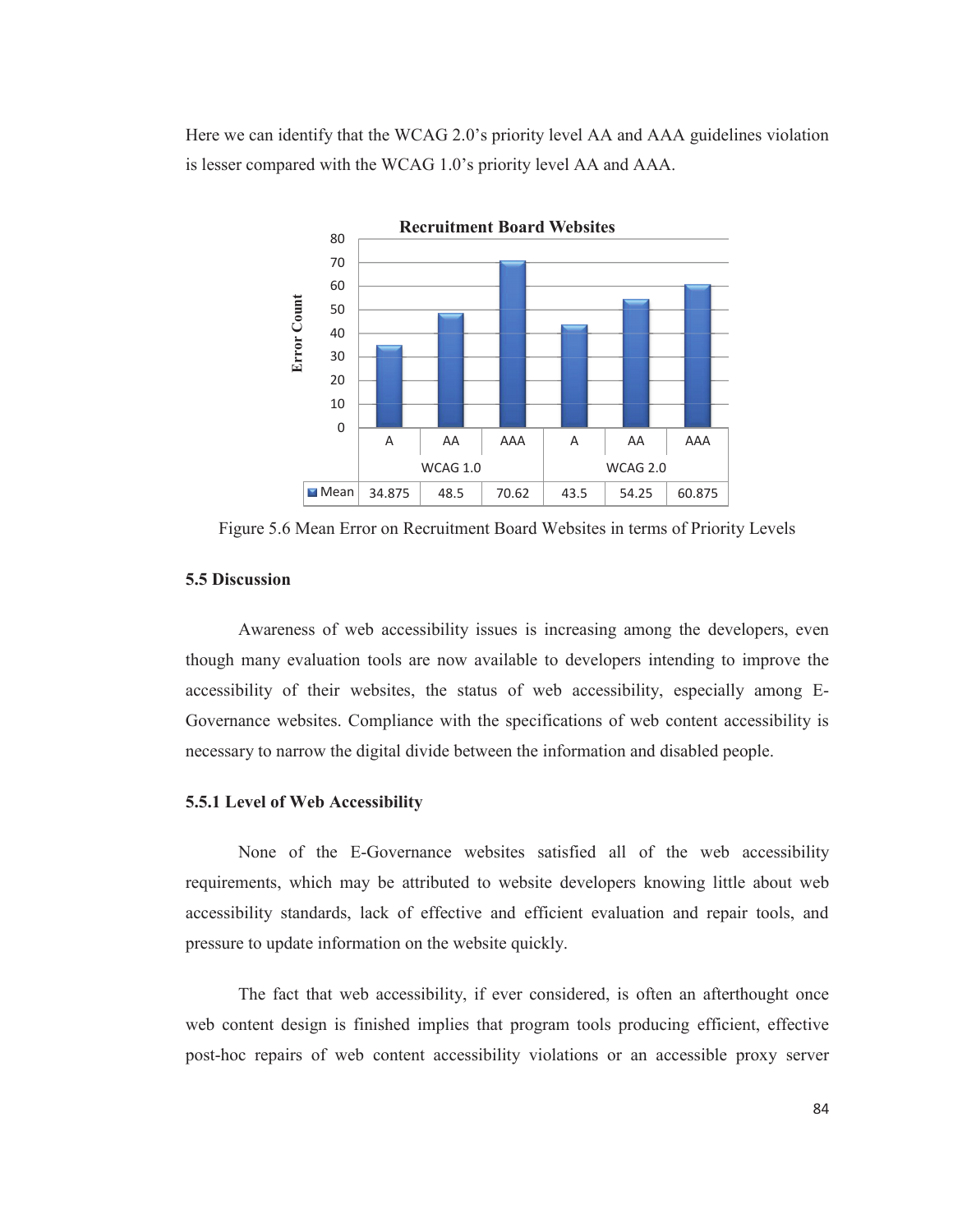transforming and filtering inaccessible online content for persons with disabilities may be more accepted by both the developers and website visitors.

## **5.5.2 Accessibility Among Different Categories**

In the selected categories of E-Governance websites the Business and Regulatory Reform websites are the most accessible websites with the specification of WCAG 1.0 and second most accessible websites are state information websites with specification of WCAG 1.0. With the specification of WCAG 2.0, the state information websites are the first most accessible websites compared with other categories and the second most accessible are Universities websites. Figure 5.7 shows the average accessibility error score of different categories of E-Governance websites in terms of WCAG priority levels.



Figure 5.7 Accessibility Score Among Different Categories in terms of Priority Levels

# **5.5.3 Violations on WCAG 1.0 and WCAG 2.0**

None of the tested websites, including the most accessible government sites, passed the WCAG guidelines; even though the six most frequently violated checkpoints have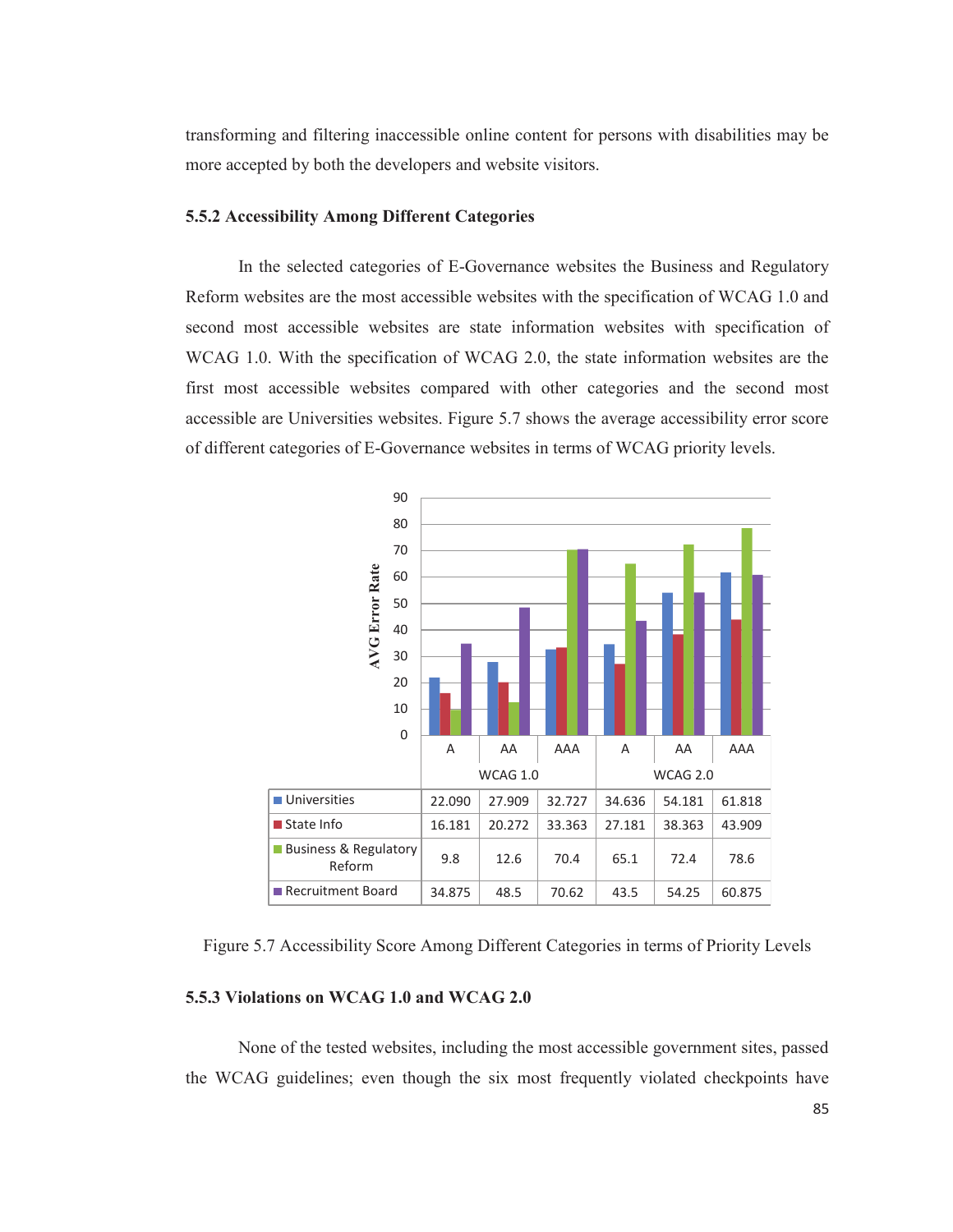technically uncomplicated solutions if designers pay attention to them. This may imply that the website editor simply overlooked the errors, and, for such editors, an automatic website monitoring program could be very helpful in identifying and correcting these errors on their website.

 The first most violated guideline was the alt text content doesn't have alt text description. The alt text content must be included in images, smilies, animations, graphic images, tables and frames. Second most frequently violated guideline was that reported the clustered displays of web pages most importantly misplaced of title contents and missed title contents. Third violation is not providing enough time to read content for the disabled users (most of the tested websites are used marquee content and timestamp attributes, this will affect the disabled people access).

The fourth most violated checkpoint was the usage of dead links, almost all of the websites having dead links. Dead links are the links which will not direct any web pages or websites. Fifth most violation was the contrast between the of visited link text and its background for the element. The last most frequently violated checkpoints are the fixed font size, fixed scheme, fixed layouts and fixed form of supporting language (i.e., almost all of the website's text are in English only, there is no option to change language).

#### **5.6 Summary and Conclusion**

This study evaluates the current state-of-accessibility of E-Governance websites for persons with disabilities in terms of WCAG 1.0 and WCAG 2.0 with automatic evaluation tools of four different categories of E-Governance websites. The results shown that the maximum of Indian E-Governance websites are not meeting the needs of their disabled constituents in providing adequate levels of accessibility needs, and a very few E-Governance websites come close to passing disability testing guidelines or legal mandates.

The strong legal policy supports the possibility that sites will be more accessible to persons with disabilities and preventing from digital divide (Kuzma et al. 2009; Rahim 2013).